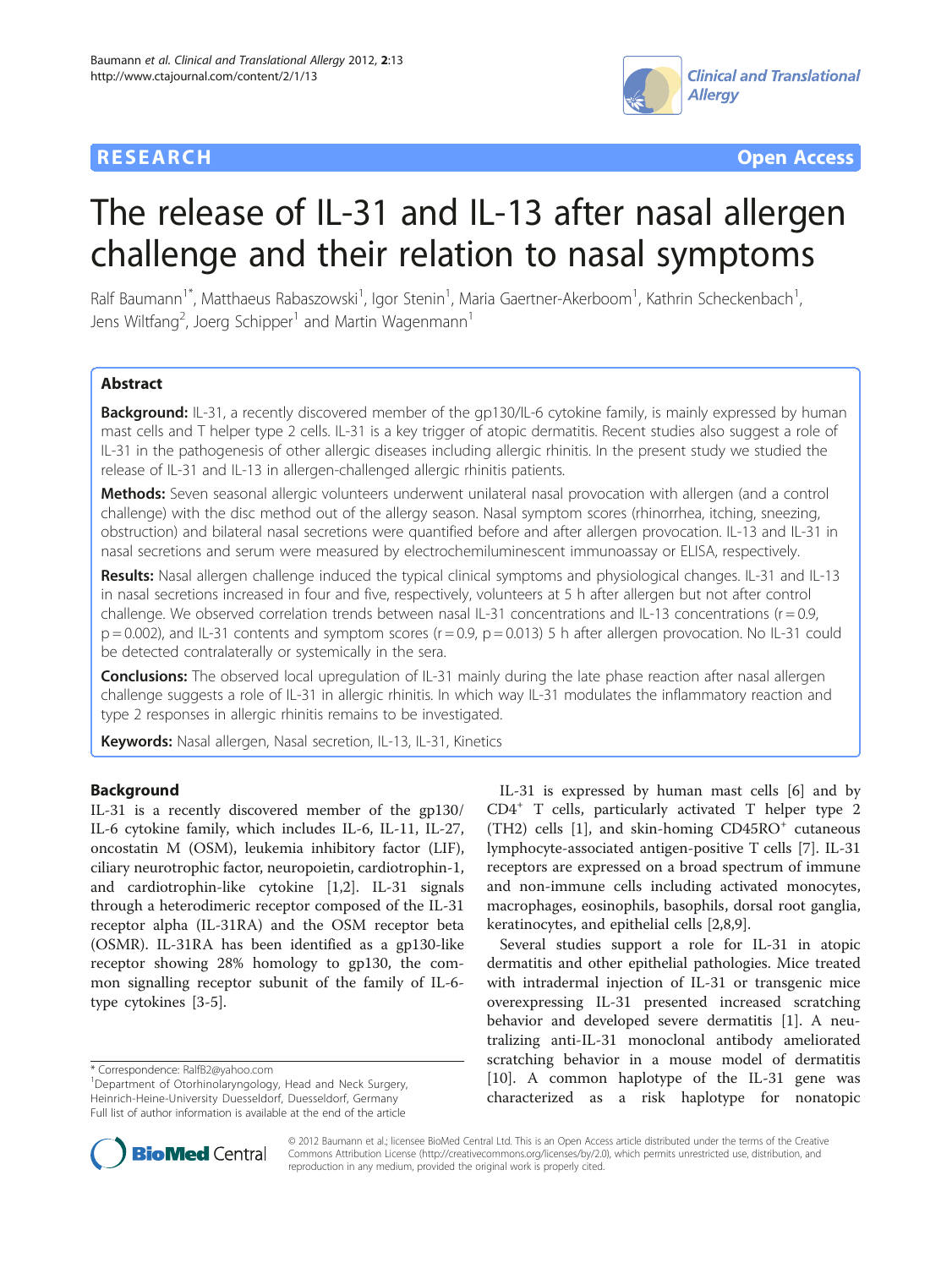eczema [[11](#page-6-0)]. IL-31 mRNA was reported to be overexpressed in pruritic atopic dermatitis but not in psoriasis which is a mainly TH1-dependent inflammatory disease, confirming an involvement of IL-31 in TH2 mediated skin diseases [[2\]](#page-6-0). In addition, IL-31 mRNA expression was also increased in skin samples of patients with allergic contact dermatitis and was correlated with IL-4 and IL-13 levels [[12](#page-6-0)]. Increased levels of IL-31 protein in serum and mRNA in peripheral blood mononuclear cells (PBMCs) were found in patients with allergic asthma [[13\]](#page-6-0). Very recent evidence showed pollen antigen-induced IL-31 protein production from PBMCs in patients with allergic rhinitis in association with the severity of allergic rhinitis [\[14\]](#page-6-0). This IL-31 production was significantly and positively correlated with the production of IL-5 and IL-13 [\[14](#page-6-0)].

IL-13, which is a central type 2 cytokine [[15\]](#page-6-0), and its receptors have been shown to be produced by most immune cells [\[5,16](#page-6-0)]. IL-13 is involved in B-cell maturation, differentiation and IgE isotype switching. It downmodulates macrophage activity, thereby inhibiting the production of pro-inflammatory cytokines and chemokines [[5\]](#page-6-0). Many lines of evidence support an important role of IL-13 in the pathophysiology of allergic asthma and allergic rhinitis [\[17](#page-6-0)[-20](#page-7-0)].

Allergic rhinitis is the most frequent allergic disease and affects approximately 10% to 25% of the population [[21-23](#page-7-0)]. It invariably involves inflammation of the nasal mucosa and often also the mucosa of other organs such as eyes and sinuses [[23,24\]](#page-7-0). To further elucidate the potential role of IL-31 in allergic rhinitis, we studied the release of IL-31 and IL-13 into nasal secretions and serum after unilateral allergen challenge in seasonal allergic volunteers. Nasal allergen provocation allows to differentiate between the early and late phase of the allergic reaction in the nose and to describe the time course of release for cytokines and other mediators [[25,26\]](#page-7-0). We used the filter paper disc method which allows the separate investigation of ipsi- and contralateral effects after an unilateral allergen challenge [[25](#page-7-0),[27](#page-7-0)].

# Methods

# Subjects

Eleven healthy, non-smoking subjects with seasonal allergic rhinitis were included in the study. All subjects provided a written informed consent and the study was approved by the Ethics Committee of the Heinrich-Heine University. The subjects were selected by means of symptom history assessed by questionnaire and a skin prick test showing sensitization for seasonal grass (grass mix, Allergopharma Joachim Ganzer KG, Reinbek Germany) or tree (tree II mix (birch, euopean beech, plane, oak); Allergopharma) pollen allergens and negative

results for common perennial allergens. The skin prick test was performed according to the guidelines of the German Society for Allergology and Clinical Immunology [[28](#page-7-0)]. In brief, after cleaning the skin with alcohol the positions of allergens were marked by numbered strips on the volar sides of both forearms. A drop of each allergen was applied to the corresponding spot of the skin. Saline (negative control) and histamine dihydrochloride solution (positive control) (Allergopharma) were included in the test. The skin was gently pricked with a sterile lancet (Allergopharma) through the drops using a perpendicular motion. Between each prick the lancet was wiped on a gauze to prevent contamination of the following site. Eventually, the drops were blotted from the skin. The reaction was read after 15 to 20 min and the presence of a mean wheal diameter of at least 3 mm was regarded as a positive [\[28-30](#page-7-0)]. In case of positive reactions to both grass and tree pollen the allergen with the stronger reaction was chosen for nasal provocation. Throughout the study the subjects were out of allergy season to avoid natural allergen exposition. None of the volunteers took any medication except oral contraceptives or showed evidence of sinusitis or active rhinitis within months prior to challenge or received specific immunotherapy with allergens in the previous 3 years. Four subjects had to be excluded prior to analysis because of procedural adverse events (nasal bleedings; two excluded), incompliance (one excluded) or lack of positive symptom scores after nasal allergen challenge (one excluded). The remaining subjects were three men and four women with an age range of 19–53 years and a mean age of 31 years.

# Localized nasal challenge

The allergen challenge and collection of nasal secretions were carried out by a modified version of the filter disc method [\[25\]](#page-7-0). Seventy-five μl of allergen solution (Allergopharma) in a concentration of 50.000 BU/ml were pipetted on a filter disc (10 mm diameter, 1.2 mm thickness; Shandon filter cards; Shandon Inc., Pittsburgh, PA, USA). Each challenge disc therefore contained 3.750 BU of allergen. It was placed on the anterior portion of the nasal septum for 1 minute. Ten minutes, two, five, and 24 hours after challenge nasal secretions were collected by applying pre-weighed filter discs to the same spot of the septum for 45 seconds in the ipsilateral nostril and to the corresponding area of the contralateral nasal septum.

Symptoms were quantified by visual analog scales for secretion, obstruction and itching. Sneezes were counted and the nasal air flow was evaluated by anterior rhinomanometry (Atmos Rhinomanometer 300; ATMOS MedizinTechnik; Lenzkirch, Germany) at all measurement points. Prior to the challenge anatomic anomalies were ruled out by anterior rhinoscopy. To wash out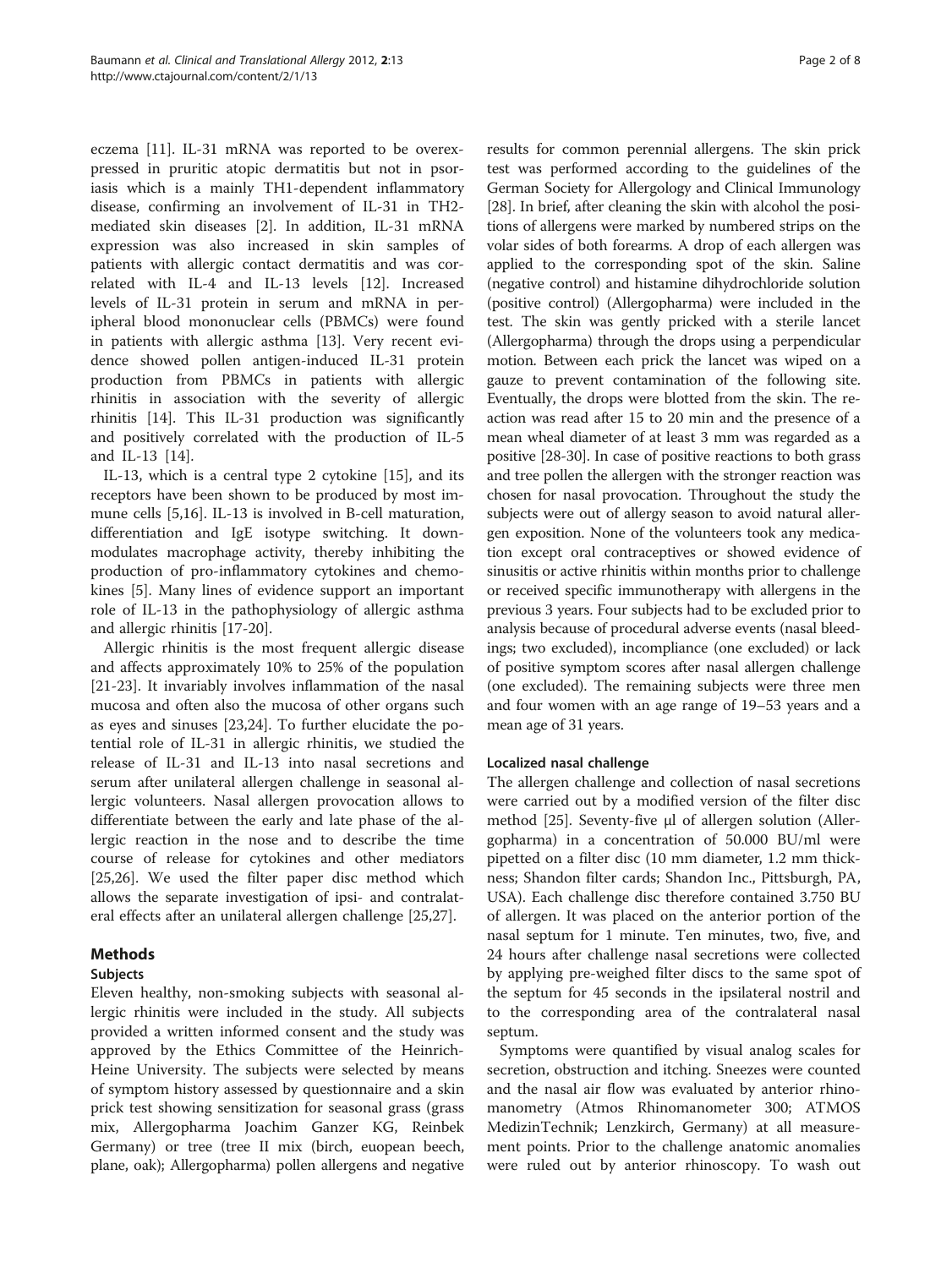preexisting mediators and acquire bilateral baseline nasal secretions, five consecutive nasal lavages were performed with 0.9% isotonic sodium chloride solution (B. Braun Melsungen A.G., Melsungen, Germany).

To determine potential unspecific reactions, a disc challenge with diluent alone (sterile saline; Allergopharma) was performed prior to the allergen challenge. Furthermore, control challenges using the diluent alone were performed (analog to the allergen challenge protocol) either at least four days before or at least two weeks after the allergen challenge.

After collection each filter disc were weighed, placed in a 2 ml Cryo S PP round bottom tube (Greiner Bio-One, Frickenhausen, Germany) and eluted in 500 μl of 0.9% sodium chloride solution for approximately 3 h while gently shaking at 4°C. After removal of the disk, the eluate was centrifuged at 2800 rpm (Biofuge 15R; Heraeus Instruments; Duesseldorf, Germany) to remove mucus and cell material. The supernatant was aliquoted into 0.5 ml tubes (LoBind; Eppendorf AG; Hamburg, Germany) and stored at −80°C until analysis.

# Serum

Five ml of peripheral blood were collected using SST II tubes (Becton, Dickinson and Company (BD), Heidelberg, Germany) from all participants before and 5 and 24 h after nasal allergen challenge. After clotting of the blood, serum was separated by centrifugation at 4°C and stored in aliquots at −80°C.

# IL-31 enzyme-linked immunosorbent assay

IL-31 levels in nasal secretions and in serum were analyzed using a commercially available pre-coated enzymelinked-immunosorbent-assay (ELISA) (LEGEND MAX™ Human IL-31 ELISA Kit; BioLegend, Inc.; San Diego, CA, USA) with a sensitivity of  $\langle 7.3 \text{ pg/ml}$ . The IL-31 ELISA was performed according to the manufacturer's instructions and the ELISA-plates were read on an Elisa Reader (DTX 880 Multimode Detector, Beckmann Coulter GmbH, Krefeld, Germany). Duplicate concentration values were ≤20%. The concentrations and contents of nasal IL-31 were calculated considering the amount of generated nasal secretions.

# Electrochemiluminescent IL-13 Immunoassay

IL-13 levels in nasal secretion samples were analyzed using a commercially available ultrasensitive pre-coated electrochemiluminescence immunoassay (Human IL-13 Ultra-Sensitive Kit; Meso Scale Discovery (MSD), Gaithersburg, MD, USA) with a sensitivity of  $<6.9$  pg/ ml. The IL-13 standard was diluted either in isotonic Sodium Chloride Solution/1% Blocker A (MSD) or Diluent 2 (MSD) for the investigation of nasal secretions or serum, respectively. All incubations of the immunoassay

were done sealed on an orbital shaker (Eppendorf) at room temperature. Plates were blocked with 25 μl Diluent 2 (MSD) for 30 min, before 25 μl of zero standards in triplicates and of standards and samples in duplicates were added. After 2 ½ h of incubation and three washes, twenty-five μl of anti-IL-13 antibody labelled with Sulfo-Tag (MSD) were added to each well and incubated for additional 2 h protected from light. After further four washes, 150 μl of 2x read buffer (MSD) were added per well and the plate was immediately read on the Sector Imager 6000 (MSD). Raw data were analyzed using the Discovery Workbench 3.0 software (MSD). The concentrations and total amounts of nasal IL-13 were calculated considering the amount of generated nasal secretions.

# **Statistics**

Because the data were not normally distributed, nonparametric statistics were employed. Statistical analyses were performed using Medcalc software 12.1.0 (Kagi, Berkeley, CA). Graphics were done using GraphPad Prism (GraphPad, San Diego, CA, USA). To examine differences between points on either the diluent or the allergen challenge curves, Friedman analysis of variance (ANOVA) was used. If a significant overall difference was found, post-hoc analysis was performed using the method given by Conover [\[31\]](#page-7-0) to identify time points showing significantly different levels compared to the baseline and diluent time points. Correction for multiple testing has not been applied. Correlations were evaluated by the Spearman rank test and Kendall´s tau test. P < 0.05 (two-tailed) was considered statistically significant. If not otherwise stated mean ± SEM is displayed.

# **Results**

Following nasal allergen challenge, nasal symptoms and cytokine levels increased significantly (Figures [1](#page-3-0) and [2](#page-3-0)). Postallergen symptom score (mean of itching, obstruction and secretion score) was elevated rapidly within 10 min [diluent:  $2.3 \pm 1.3$  mm; allergen (10 min):  $53 \pm 8$  mm] and gradually abated during the following 24 h, remaining significantly elevated until 5 h after allergen challenge  $[24.7 \pm 7.5 \text{ mm}]$  (Figure [1A\)](#page-3-0). In contrast, control challenge with the diluent alone did not cause any statistically significant changes (Figure [1](#page-3-0)A). The number of sneezes was significantly increased in the minutes after the allergen challenge [diluent:  $0 \pm 0$ ; allergen (10 min): 5.4 ± 3.2] returning soon to low levels and zero thereafter (Figure [1B\)](#page-3-0). Nasal flow measured by rhinomanometry decreased from  $280 \pm 64$  cm<sup>3</sup>/s (diluent) to  $115 \pm 51$  cm<sup>3</sup>/s 10 min after allergen challenge and gradually returned to the original level until the 24 h measuring time point on the ipsilateral side (Figure [1C](#page-3-0)).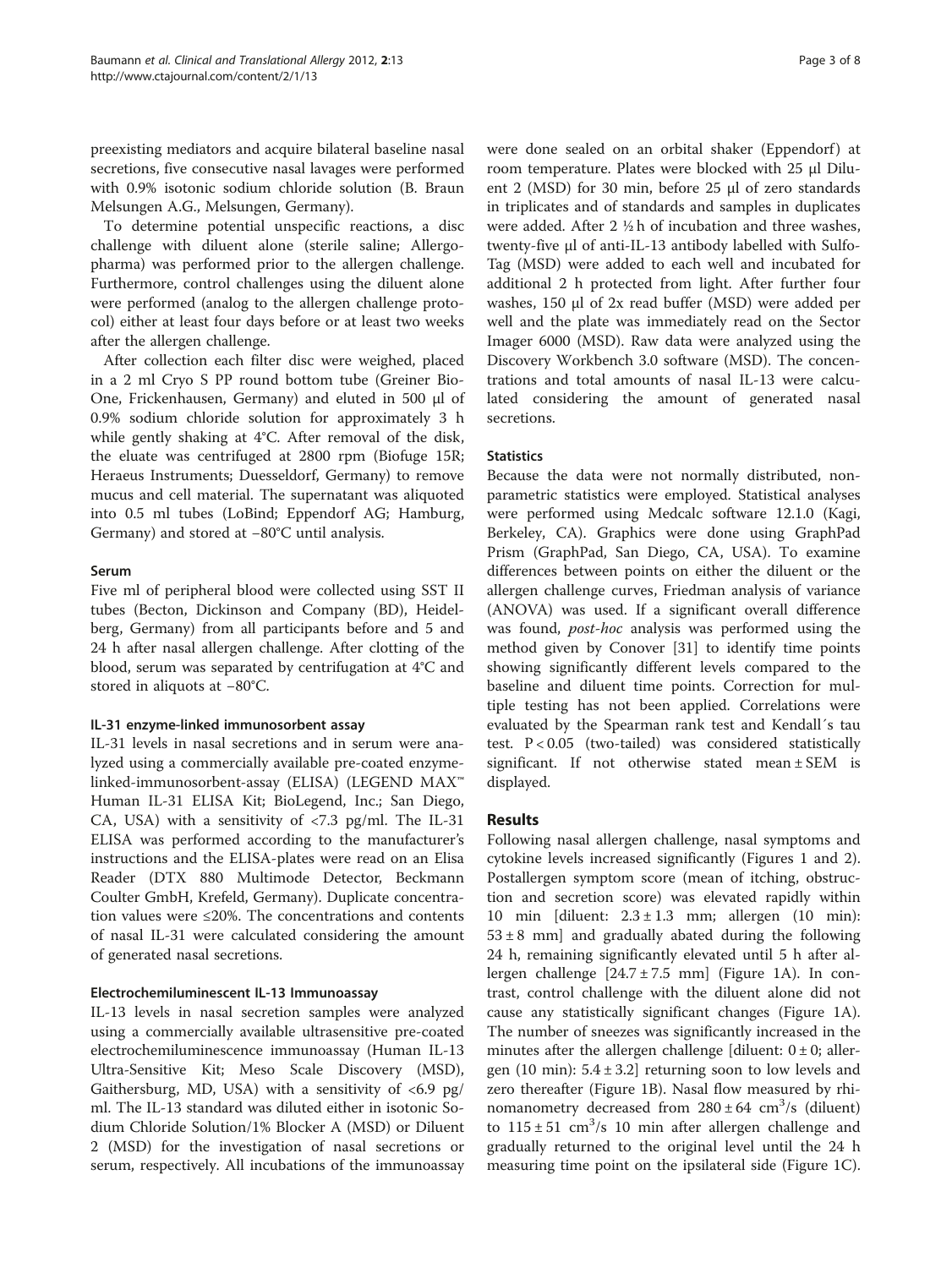<span id="page-3-0"></span>Baumann et al. Clinical and Translational Allergy 2012, 2:13 Page 4 of 8 http://www.ctajournal.com/content/2/1/13



On the contralateral side its drop immediately after the allergen provocation was less pronounced from  $246 \pm 150 \text{ cm}^3/\text{s}$  to  $178 \pm 128 \text{ cm}^3/\text{s}$  (Figure 1D).

IL-13 was found in very low amounts in nasal secretions before and 10 min after nasal provocation, but its concentration and content rose 2 h and more

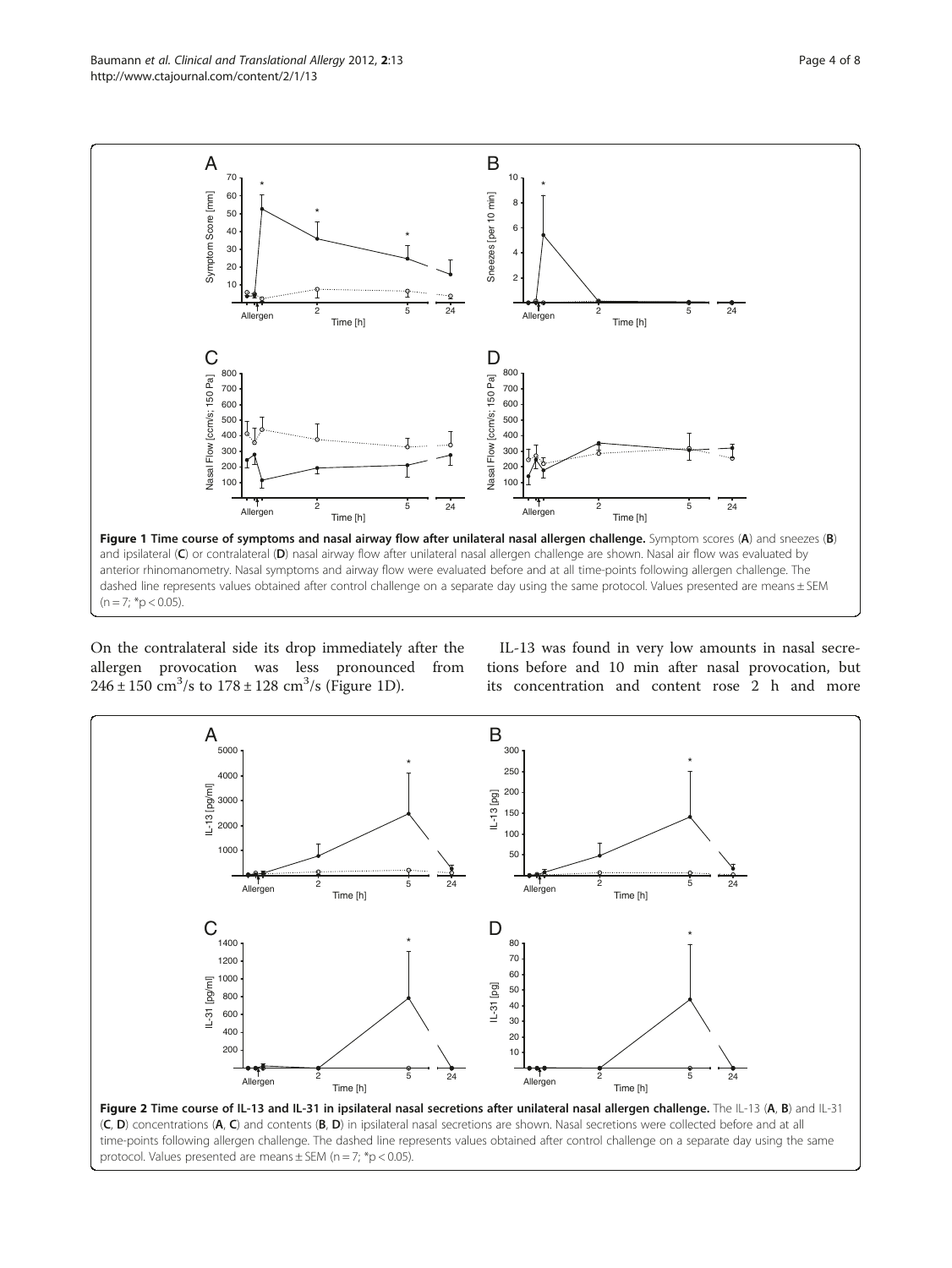<span id="page-4-0"></span>pronounced 5 h after provocation [concentration  $2482 \pm 1629$  pg/ml; content  $141 \pm 108.9$  pg] before falling again to low levels after 24 h (Figure [2A and B;](#page-3-0) Friedman ANOVA:  $p = 0.006$  (A),  $p = 0.031$  (B)). In one of the seven subjects, IL-13 was only detectable after 24 h. On the contralateral side, IL-13 levels remained very low (data not shown). No statistically significant changes for IL-13 concentration and content were observed after control challenge with the diluent alone (Figure [2](#page-3-0)A and B).

Generally, IL-31 was below the limit of detection of the assay in nasal secretions before nasal provocation. In four of the seven allergic volunteers nasal IL-31 was still undetectable at the early response but increased 5 h after provocation on the ipsilateral side [concentration  $786 \pm 522$  pg/ml; content  $44 \pm 35.4$  pg] before falling again to undetectable levels after 24 h (Figure [2](#page-3-0)C and D; Friedman ANOVA:  $p < 0.001$  (C, D)). In a fifth subject a low nasal IL-31 level was detected exclusively at the 10 min time point. In the remaining two subjects, no nasal IL-31 was detected at any measuring time point after nasal provocation. On the contralateral side, no IL-31 was measured (data not shown). No IL-31 could be detected after control challenge (Figure [2C](#page-3-0) and D).

Nasal concentrations and contents of IL-31 and IL-13 at 5 h were tested for correlations to each other as well as to symptom scores at 5 h (Tables 1 and 2). Due to the low number of study participants and some zero values of IL-31 and IL-13 levels at 5 h, Kendall´s tau test was performed besides the Spearman rank test (Tables 1 and 2). For the same reason, we speak of correlation trends instead of correlations also in case of significant p-values. In Figure [3,](#page-5-0) only those association trends with significant p-values according to the Kendall´s tau test are depicted. Nasal IL-13 concentrations and contents showed correlation trends with nasal symptom scores (concentration: Spearman rank test:  $r = 0.86$ ,  $p = 0.012$ ; Kendall's tau test: tau = 0.75,  $p = 0.027$ ; content:  $r = 0.94$ ,  $p = 0.002$ ; tau = 0.85, p = 0.012) (Figure [3](#page-5-0)A and B; Table 1 and 2). There was a correlation trend between symptom scores with IL-31

Table 1 Associations between nasal cytokine concentrations and symptoms  $(n = 7)$ 

|                                  |                  |     | IL-13 at 5 h     |                                                                     | IL-31 at 5 h |                |     |         |  |  |  |  |
|----------------------------------|------------------|-----|------------------|---------------------------------------------------------------------|--------------|----------------|-----|---------|--|--|--|--|
|                                  | rho <sup>*</sup> | (p) | tau <sup>"</sup> | (p)                                                                 | $rho^*$ (p)  |                | tau | (p)     |  |  |  |  |
| Symptom<br>scores at 5 h         |                  |     |                  | 0.86 (0.012) 0.75 (0.027) 0.82 (0.023) 0.63 (0.067)                 |              |                |     |         |  |  |  |  |
| Obstruction<br>at $5h$           |                  |     |                  | $0.77$ $(0.041)$ $0.59$ $(0.091)$ $0.82$ $(0.025)$ $0.62$ $(0.074)$ |              |                |     |         |  |  |  |  |
| $IL-13$ at 5 h $-I$              |                  |     |                  |                                                                     | 0.94         | $(0.002)$ 0.84 |     | (0.013) |  |  |  |  |
| * Spearman correlation analysis. |                  |     |                  |                                                                     |              |                |     |         |  |  |  |  |

\*\* Kendall correlation analysis.

Non-significant correlations are in italic.

Table 2 Associations between nasal cytokine contents and symptoms  $(n = 7)$ 

|                                                                              | IL-13 at 5 h |  |             |  | IL-31 at 5 h |                                   |                  |     |
|------------------------------------------------------------------------------|--------------|--|-------------|--|--------------|-----------------------------------|------------------|-----|
|                                                                              | $rho^*$ (p)  |  | $tau^*$ (p) |  | $rho^*$ (p)  |                                   | tau <sup>m</sup> | (p) |
| Symptom 0.94 (0.002) 0.85 (0.012) 0.86 (0.013) 0.74 (0.031)<br>scores at 5 h |              |  |             |  |              |                                   |                  |     |
| Obstruction 0.85 (0.016) 0.68 (0.045) 0.85 (0.015) 0.72 (0.035)<br>at 5 h    |              |  |             |  |              |                                   |                  |     |
| $IL-13$ at 5 h $-I$                                                          |              |  |             |  |              | $0.82$ $(0.023)$ $0.63$ $(0.068)$ |                  |     |

Spearman correlation analysis. \* Kendall correlation analysis.

Non-significant correlations are in italic.

contents  $(r = 0.86, p = 0.013; tau = 0.74, p = 0.031)$ (Figure [3E](#page-5-0); Table 2). IL-31 showed an association trend with IL-13 concentrations  $(r = 0.94, p = 0.002; tau = 0.84,$ p = 0.013) (Figure [3D](#page-5-0); Table 1). When we compared nasal itching, obstruction, and secretion at 5 h with nasal concentrations and contents of IL-31 and IL-13 at 5 h using Kendall´s tau test (Tables 1 and 2), we found an association trend for obstruction at 5 h with both IL-31 and IL-13 contents (tau =  $0.72$ ,  $p = 0.035$  and tau = 0.68,  $p = 0.045$ , respectively) (Figure [3C and F;](#page-5-0) Table 2).

As far as detectable, both IL-31 and IL-13 serum levels did not change 5 and 24 h after nasal allergen challenge compared to baseline (data not shown). IL-31 serum levels were only detectable in the subject who showed a low nasal IL-31 level already 10 min after nasal allergen challenge.

#### Discussion

Our study demonstrates for the first time that IL-31 is released into nasal secretions after nasal pollen allergen challenge in patients with allergic rhinitis. The first indication for a role of IL-31 in allergic rhinitis was provided by the characterization of in vitro IL-31 production in pollen antigen–induced PBMC responses in patients with allergic rhinitis [[14\]](#page-6-0).

Okano and collegues reported that around two thirds of these PBMCs produced detectable amounts of IL-31 in response to pollen allergens in vitro in association with the severity of allergic rhinitis [\[14](#page-6-0)]. We observed nasal IL-31 at detectable levels in five of seven allergic rhinitis patients, four of these peaked at 5 h after nasal provocation. Furthermore, we also found IL-31 contents to show correlation trends to symptoms and thus the severity of allergic rhinitis, suggesting that IL-31 production might lead to a deterioration in the pathophysiology of allergic rhinitis. Due to the limited number of participants with detectable local cytokine levels (and hence some zero values) after nasal allergen challenge we suggest to speak of correlation trends even in case of significant p-values. Our finding that local IL-31 levels did not correlate with itching after a single nasal allergen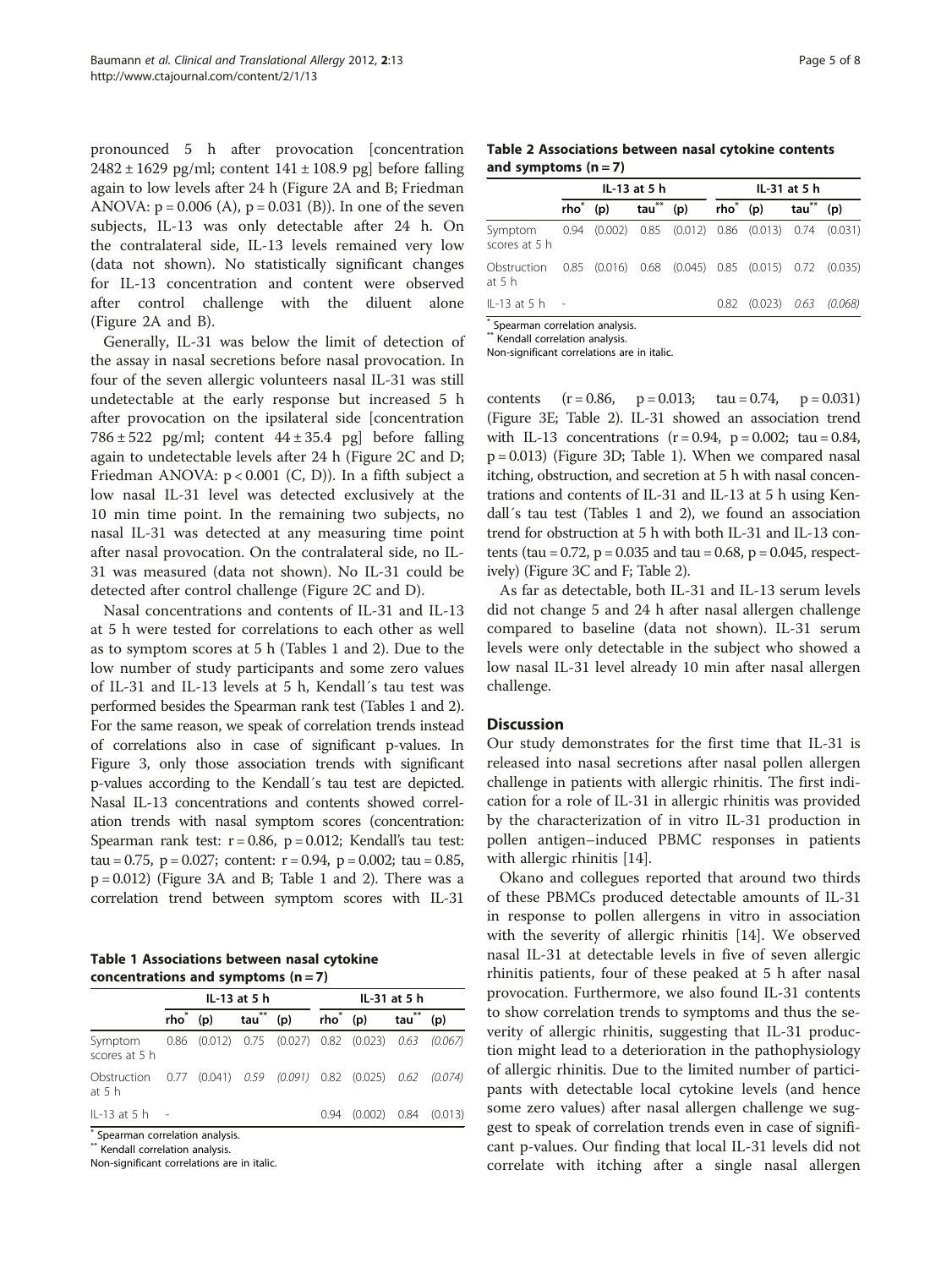challenge in allergic rhinitis volunteers contrasts to the previously described link between IL-31 and itching in atopic skin disease [\[1,10](#page-6-0)] and may suggest other functions of IL-31 in allergic rhinitis.

Generally, accumulating evidence supports a pathophysiological role of IL-31 in atopic dermatitis and other allergic diseases [[1,2,10,11\]](#page-6-0), however its exact mechanisms have not been finally resolved yet [[5,8,](#page-6-0)[32,33\]](#page-7-0). IL-31 may enhance skin inflammation through the induction of several chemokine genes such as CCL17, CCL22 and CCL1 in human keratinocytes [[1\]](#page-6-0) which subsequently leads to the recruitment of Tcells, and in turn may become new sources of IL-31 [\[2](#page-6-0)]. IL-31 can induce cytokine and chemokine production from human bronchial epithelial cells [\[9](#page-6-0)] and eosinophils [[34](#page-7-0)]. Similar pathophysiological mechanisms might also play a pivotal role in the late phase of nasal inflammation of allergic rhinitis, given the influx of inflammatory cells such as eosinophils, basophils, T- and B-cells into the mucosa and potential interactions with resident epithelial cells [\[35-38](#page-7-0)].

IL-13 regulates inflammatory and type 2 immune responses [\[15](#page-6-0)]. It shares many similarities with IL-4, as both cytokines use IL-4Ralpha as receptor subunit [[16,](#page-6-0)[39\]](#page-7-0). In allergic rhinitis, IL-13 is expressed in the nasal mucosa of patients with perennial allergic rhinitis and after allergen provocation [[18,19](#page-6-0),[40](#page-7-0)]. In nasal secretions of patients with seasonal allergic rhinitis, IL-13 appeared between 4 and 8 h and peaked 6 h after nasal allergen challenge [[19\]](#page-6-0). We included the type 2 cytokine IL-13 in our study because IL-31 mRNA expression in skin samples of patients with atopic dermatitis or allergic contact dermatitis was reported to be correlated with IL-13 levels [[12\]](#page-6-0). Furthermore, allergen-induced IL-31 protein production by PBMCs in patients with allergic rhinitis was significantly and positively correlated with the production of IL-13 [[14\]](#page-6-0). Our results confirm previous findings describing an involvement of IL-13 in nasal late-phase response in allergic rhinitis [\[18,19\]](#page-6-0). Furthermore, our finding of a correlation trend between nasal IL-31 and IL-13 concentrations in the late phase of the allergic reaction following a single nasal allergen challenge may imply that one cytokine induces the other or, alternatively, may point to a common mechanism of induction.

In a mouse model of allergic rhinitis, an essential contribution of IL-13 to the late-phase response in allergic rhinitis was shown by means of either IL-13−/<sup>−</sup> (knockout) mice or a soluble IL-13 inhibitor [\[20](#page-7-0)]. Therapeutical interventions in allergic diseases such as allergeninduced asthma specifically targeting IL-4, IL-5 or IL-13 cytokines caused none to moderate improvement regarding disease severity and symptoms [[41\]](#page-7-0). This suggests a partial redundancy of these cytokines and/or contributions of other mediators to this disease. Indeed, administration of mutant IL-4 protein that inhibits the binding of IL-4 and IL-13 to IL-4R complexes, has recently shown efficacy in the treatment of allergeninduced asthma [\[42](#page-7-0)]. If IL-31 is an interesting candidate for therapeutical interventions in allergic rhinitis

<span id="page-5-0"></span>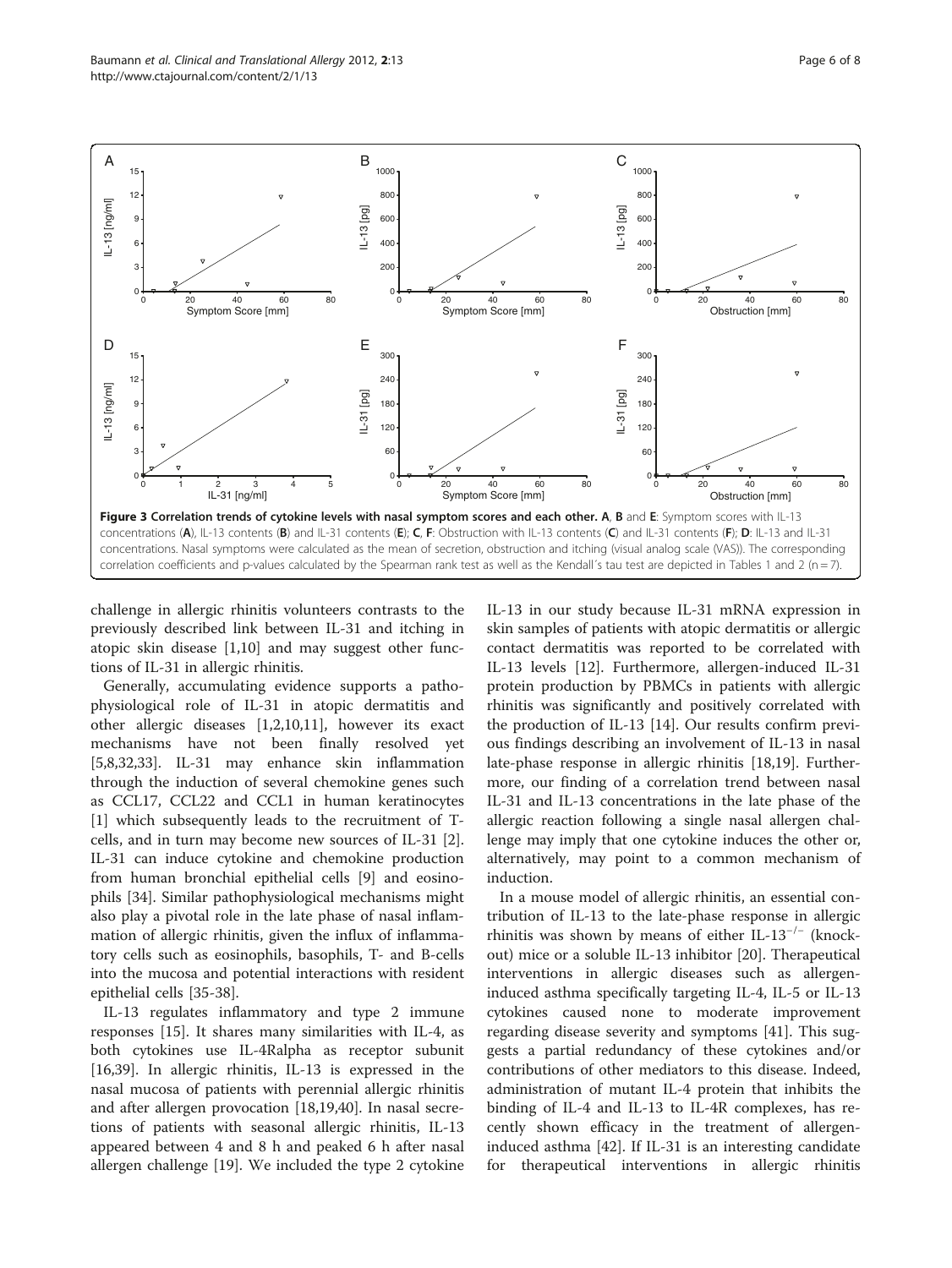<span id="page-6-0"></span>remains to be elucidated. This could for example be investigated by inhibition of IL-31 via antibodies [10] or specific inhibitors [\[43](#page-7-0)].

The limitations of our study such as the small number of volunteers and the relatively small number of timepoints could be overcome in future studies. Nevertheless, more detailed investigations of the timecourse should also include more sensitive IL-31 protein detection methods. Moreover, healthy control subjects undergoing nasal allergen challenge could be included in future studies. Additionally, functional assays to explore the roles of IL-31 on the cellular influx and its effects on resident cells in allergic rhinitis should be considered.

#### Conclusions

We demonstrated the release of IL-31 into ipsilateral nasal secretions after unilateral nasal allergen challenge in patients with allergic rhinitis. We found a correlation trend of IL-31 contents with the severity of allergic rhinitis. Furthermore, we confirmed previous reports about the increase of IL-13 in nasal secretions particularly in the late-phase response in allergic rhinitis. The concentrations of this central type 2 cytokine showed a correlation trend to IL-31 following a single nasal allergen challenge. These findings suggest that IL-31 exerts a pathophysiological role in allergic rhinitis.

#### Competing interests

The authors declare that they have no competing interests.

#### Authors' contributions

Conceived and designed the experiments: RB, MW. Participated in the study co-ordination: RB, MW, JS. Performed nasal provocation tests: MR, IS. Performed the experiments: RB, MR, IS, GAM. Analyzed the data: RB, MW, MR, IS. Contributed reagents/materials/analysis tools: KS, JW, JS. Wrote the draft: RB. Critically revised the manuscript: MW, JW, RB. All authors read and approved the final manuscript.

#### Acknowledgements

We are grateful to all volunteers for their participation. Moreover, we are indebted to Dr. Hans Klafki and Mrs. Heike Kamrowski at the Laboratory of Molecular Neurobiology, University of Essen, Germany for valuable advice and support regarding the Meso Scale Discovery measurements.

#### Author details

<sup>1</sup>Department of Otorhinolaryngology, Head and Neck Surgery, Heinrich-Heine-University Duesseldorf, Duesseldorf, Germany. <sup>2</sup>Laboratory of Molecular Neurobiology, Clinics for Psychiatry und Psychotherapy, University of Duisburg-Essen, Essen, Germany.

#### Received: 19 April 2012 Accepted: 17 July 2012 Published: 1 August 2012

#### References

- 1. Dillon SR, Sprecher C, Hammond A, Bilsborough J, Rosenfeld-Franklin M, Presnell SR, Haugen HS, Maurer M, Harder B, Johnston J, Bort S, Mudri S, Kuijper JL, Bukowski T, Shea P, Dong DL, Dasovich M, Grant FJ, Lockwood L, Levin SD, LeCiel C, Waggie K, Day H, Topouzis S, Kramer J, Kuestner R, Chen Z, Foster D, Parrish-Novak J, Gross JA: Interleukin 31, a cytokine produced by activated T cells, induces dermatitis in mice. Nat Immunol 2004, 5:752– 760.
- 2. Sonkoly E, Muller A, Lauerma AI, Pivarcsi A, Soto H, Kemeny L, Alenius H, Dieu-Nosjean M, Meller S, Rieker J, Steinhoff M, Hoffmann TK, Ruzicka T,

Zlotnik A, Homey B: IL-31: a new link between T cells and pruritus in atopic skin inflammation. J Allergy Clin Immunol 2006, 117:411–417.

- 3. Dreuw A, Radtke S, Pflanz S, Lippok BE, Heinrich PC, Hermanns HM: Characterization of the signaling capacities of the novel gp130-like cytokine receptor. J Biol Chem 2004, 279:36112–36120.
- 4. Heise R, Neis MM, Marquardt Y, Joussen S, Heinrich PC, Merk HF, Hermanns HM, Baron JM: IL-31 receptor alpha expression in epidermal keratinocytes is modulated by cell differentiation and interferon gamma. J Invest Dermatol 2009, 129:240–243.
- 5. Akdis M, Burgler S, Crameri R, Eiwegger T, Fujita H, Gomez E, Klunker S, Meyer N, O'Mahony L, Palomares O, Rhyner C, Quaked N, Schaffartzik A, van de Veen W, Zeller S, Zimmermann M, Akdis CA: Interleukins, from 1 to 37, and interferon-γ: receptors, functions, and roles in diseases. J Allergy Clin Immunol 2011, 127:701–721. e1-70.
- 6. Niyonsaba F, Ushio H, Hara M, Yokoi H, Tominaga M, Takamori K, Kajiwara N, Saito H, Nagaoka I, Ogawa H, Okumura K: Antimicrobial peptides human beta-defensins and cathelicidin LL-37 induce the secretion of a pruritogenic cytokine IL-31 by human mast cells. *J Immunol* 2010, 184:3526–3534.
- 7. Bilsborough J, Leung DYM, Maurer M, Howell M, Boguniewicz M, Boguniewcz M, Yao L, Storey H, LeCiel C, Harder B, Gross JA: IL-31 is associated with cutaneous lymphocyte antigen-positive skin homing T cells in patients with atopic dermatitis. J Allergy Clin Immunol 2006, 117:418–425.
- Zhang Q, Putheti P, Zhou Q, Liu Q, Gao W: Structures and biological functions of IL-31 and IL-31 receptors. Cytokine Growth Factor Rev, 19:347–356.
- 9. Ip WK, Wong CK, Li MLY, Li PW, Cheung PFY, Lam CWK: Interleukin-31 induces cytokine and chemokine production from human bronchial epithelial cells through activation of mitogen-activated protein kinase signalling pathways: implications for the allergic response. Immunology 2007, 122:532–541.
- 10. Grimstad O, Sawanobori Y, Vestergaard C, Bilsborough J, Olsen UB, Grønhøj-Larsen C, Matsushima K: Anti-interleukin-31-antibodies ameliorate scratching behaviour in NC/Nga mice: A model of atopic dermatitis. Exp Dermatol 2009, 18:35–43.
- 11. Schulz F, Marenholz I, Fölster-Holst R, Chen C, Sternjak A, Baumgrass R, Esparza-Gordillo J, Grüber C, Nickel R, Schreiber S, Stoll M, Kurek M, Rüschendorf F, Hubner N, Wahn U, Lee Y: A common haplotype of the IL-31 gene influencing gene expression is associated with nonatopic eczema. J Allergy Clin Immunol 2007, 120:1097–1102.
- 12. Neis MM, Peters B, Dreuw A, Wenzel J, Bieber T, Mauch C, Krieg T, Stanzel S, Heinrich PC, Merk HF, Bosio A, Baron JM, Hermanns HM: Enhanced expression levels of IL-31 correlate with IL-4 and IL-13 in atopic and allergic contact dermatitis. J Allergy Clin Immunol 2006, 118:930–937.
- 13. Lei Z, Liu G, Huang Q, Lv M, Zu R, Zhang G, Feng Z, Huang B: SCF and IL-31 rather than IL-17 and BAFF are potential indicators in patients with allergic asthma. Allergy 2008, 63:327–332.
- 14. Okano M, Fujiwara T, Higaki T, Makihara S, Haruna T, Noda Y, Kanai K, Kariya S, Yasueda H, Nishizaki K: Characterization of pollen antigen-induced IL-31 production by PBMCs in patients with allergic rhinitis. J Allergy Clin Immunol 2011, 127:277–9. 279.e1-11.
- 15. Minty A, Chalon P, Derocq JM, Dumont X, Guillemot JC, Kaghad M, Labit C, Leplatois P, Liauzun P, Miloux B: Interleukin-13 is a new human lymphokine regulating inflammatory and immune responses. Nature 1993, 362:248–250.
- 16. Shirakawa I, Deichmann KA, Izuhara I, Mao I, Adra CN, Hopkin JM: Atopy and asthma: genetic variants of IL-4 and IL-13 signalling. Immunol Today 2000, 21:60–64.
- 17. Pawankar RU, Okuda M, Okubo K, Ra C: Lymphocyte subsets of the nasal mucosa in perennial allergic rhinitis. Am J Respir Crit Care Med 1995, 152:2049–2058.
- 18. Ghaffar O, Laberge S, Jacobson MR, Lowhagen O, Rak S, Durham SR, Hamid Q: IL-13 mRNA and immunoreactivity in allergen-induced rhinitis: comparison with IL-4 expression and modulation by topical glucocorticoid therapy. Am J Respir Cell Mol Biol 1997, 17:17-24.
- 19. Erin EM, Leaker BR, Zacharasiewicz AS, Higgins LA, Williams TJ, Boyce MJ, de Boer P, Durham SR, Barnes PJ, Hansel TT: Single dose topical corticosteroid inhibits IL-5 and IL-13 in nasal lavage following grass pollen challenge. Allergy 2005, 60:1524–1529.